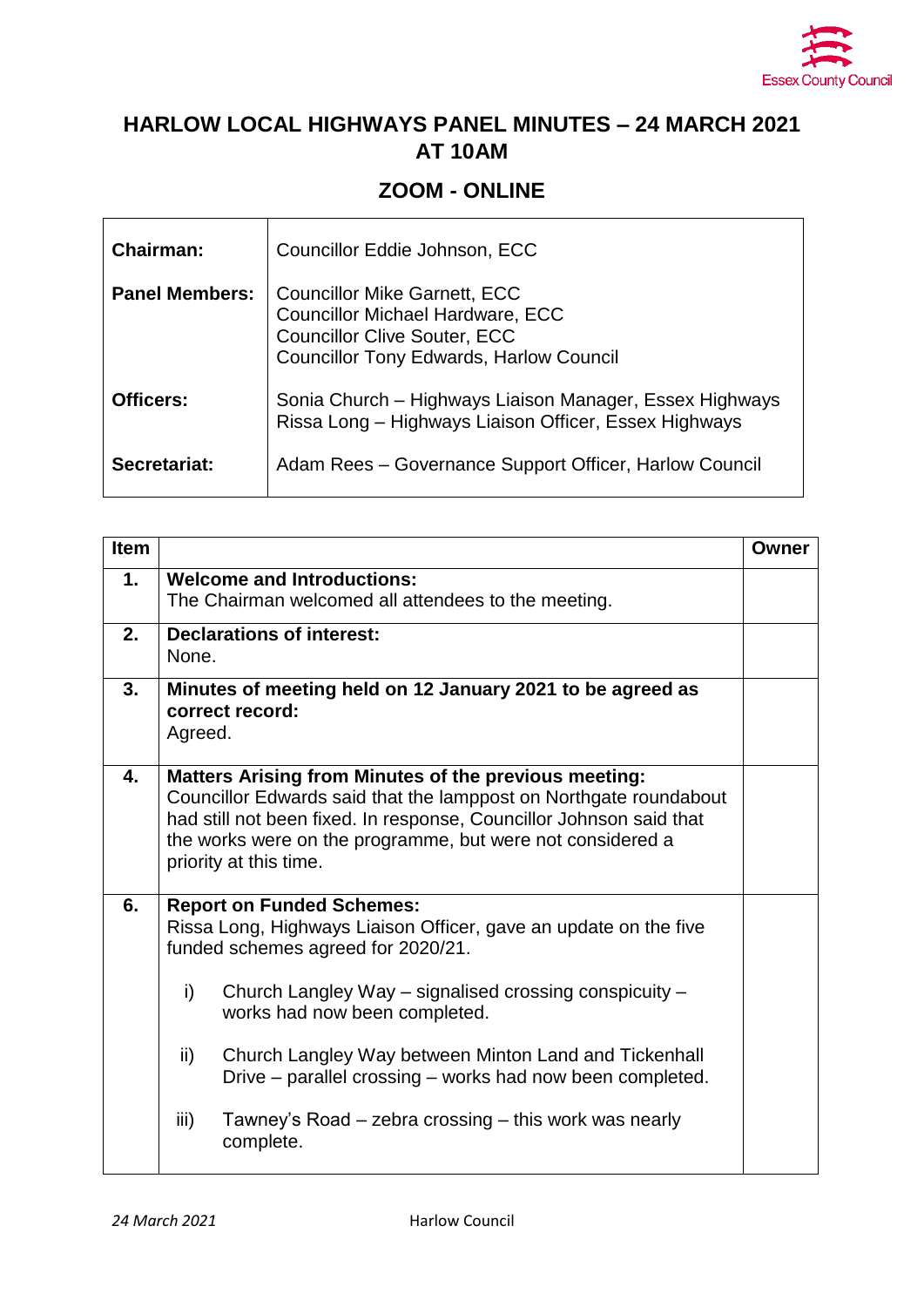

|    | iv)<br>Waterhouse Moor - 20mph zone - there had been some<br>objections which wanted to the zone to extend further. A<br>formal consultation was now required and approval would<br>now be needed from the Cabinet member in 2021/22. |                                                                                                                |  |
|----|---------------------------------------------------------------------------------------------------------------------------------------------------------------------------------------------------------------------------------------|----------------------------------------------------------------------------------------------------------------|--|
|    | V)                                                                                                                                                                                                                                    | Muskham Road outside the Museum – Dropped crossing and<br>footway surfacing – work was due to begin next week. |  |
| 7. | <b>Report on Schemes Awaiting Funding:</b><br>The following schemes were allocated funding for the 2021/22<br>financial year:                                                                                                         |                                                                                                                |  |
|    | $\mathsf{i}$                                                                                                                                                                                                                          | A414 j/w A1169 Hamburger RAB - Casualty Reduction<br>Scheme - £19,500;                                         |  |
|    | ii)                                                                                                                                                                                                                                   | Mowbray Rd j/w Howard Way - Casualty Reduction<br>Scheme - £11,500;                                            |  |
|    | iii)                                                                                                                                                                                                                                  | Post construction safety audits - £1,500;                                                                      |  |
|    | iv)                                                                                                                                                                                                                                   | Opposite Bushey Croft, Harlow - Parking - £5,500;                                                              |  |
|    | V)                                                                                                                                                                                                                                    | Paringdon Road - route study - £5,000;                                                                         |  |
|    | vi)                                                                                                                                                                                                                                   | Churchgate Street - 20 when lights flash - £12,000;                                                            |  |
|    | vii)                                                                                                                                                                                                                                  | Tye Green Village - Playground warning signage - £5,000;                                                       |  |
|    | viii)                                                                                                                                                                                                                                 | Waterhouse Moor - Parking improvements - £5,500;                                                               |  |
|    | $\mathsf{ix}$                                                                                                                                                                                                                         | Willowfield - Layby improvement - £6,500;                                                                      |  |
|    | X)                                                                                                                                                                                                                                    | Potter Street – Review of existing 20mph zone - £5,500;                                                        |  |
|    | xi)                                                                                                                                                                                                                                   | Hare Street Springs - traffic management - £6,500;                                                             |  |
|    | xii)                                                                                                                                                                                                                                  | Latton Bush Centre - Mini roundabout improvements -<br>£5,000;                                                 |  |
|    | xiii)                                                                                                                                                                                                                                 | Churchgate Street - Gateway treatment - £8,000;                                                                |  |
|    | xiv)                                                                                                                                                                                                                                  | Pittmans Field - Verge protection - £5,000;                                                                    |  |
|    | XV)                                                                                                                                                                                                                                   | Junction in between 171 and 100 Abbotsweld - Road<br>markings - £3,000;                                        |  |
|    | xvi)                                                                                                                                                                                                                                  | Longwood Academy, Paringdon Road - safety<br>improvements - £19,500;                                           |  |
|    | xvii)                                                                                                                                                                                                                                 | Station Road/Priory Avenue, Harlow - Dropped crossing -                                                        |  |